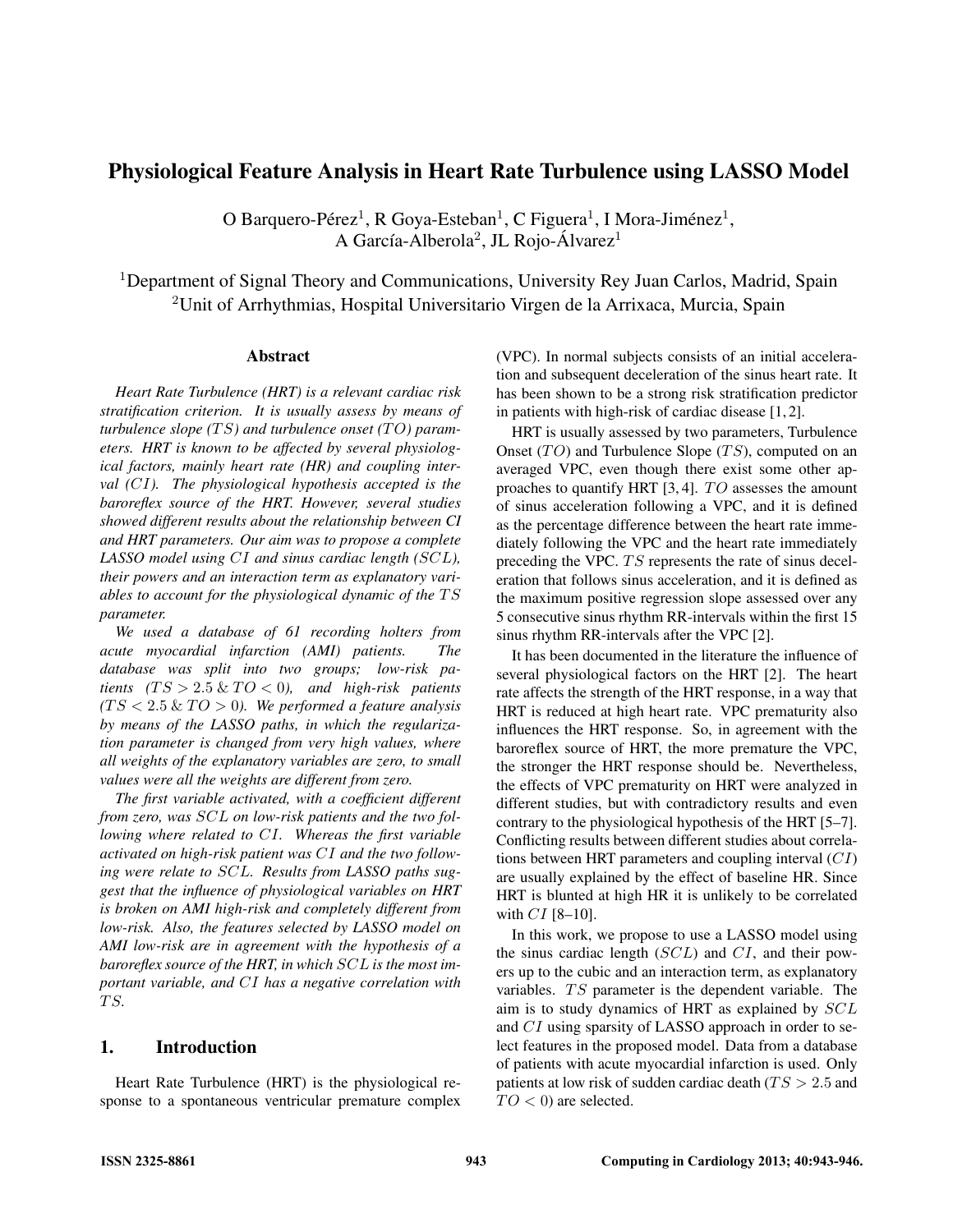

Figure 1. Comparison of estimation weights constraints between LASSO (left) and regularized regression (right). Adapted from [11].Adapted from [11].

The structure of the paper is as follow. In Section 2, LASSO model is explained, and dataset and model analysis are explained. In Section 3 results are reported. Finally, in Section 4, conclusions are presented.

### 2. Methods and data

# 2.1. HRT LASSO model

We propose the following model for  $TS$  parameter as a function of SCL and CI physiological variables:

$$
TS_i = f(SCL_i, CI_i; \mathbf{w}) + \varepsilon_i; \ i = 1, ..., N \quad (1)
$$

where *i* refers to the *i*-th individual VPC tachogram,  $\varepsilon_i$  is the residual of the  $i$ -th term,  $w$  are the parameters of the model, and  $N$  is the total number of available VPCs. The model that we propose take into account powers of SCL and CI up to the cubic element and also incorporates an interaction term:

$$
TS = w_0 + w_1\varphi_1 + w_2\varphi_2 + w_3\varphi_3 + w_4\varphi_4 + w_5\varphi_5 + w_6\varphi_6 + w_7\varphi_7
$$
 (2)

where the terms in the model are

$$
\varphi = \left[1, SCL, CI, SCL^2, SCL^3, CI^2, CI^3, SCL \cdot CI\right]^T
$$
\n(3)

Nonlinear terms aim to capture possible nonlinear relationship between the HRT pattern and the physiological variables, whereas the interaction term aims to capture coupling effects between  $HR$  and prematurity of  $VPC$ . whereas the interaction term aims to capture coupling effects between  $HR$  and prematurity of  $VPC$ . This interaction is argued as an explanation to conflicting results when studying relationship between HRT and CI [8–10].

Re-writing the model in compact matrix notation:

$$
TS = \Phi w + \varepsilon \tag{4}
$$

where  $\Phi$  is the matrix with all the physiological terms defined as:

$$
\mathbf{\Phi} = \begin{bmatrix} 1, \boldsymbol{\varphi}_1, \boldsymbol{\varphi}_2, \dots, \boldsymbol{\varphi}_N \end{bmatrix}^T
$$
 (5)

Weights of the model,  $w$ , can be estimated minimizing the mean square error including a regularization term to avoid overfitting:

$$
\hat{\boldsymbol{w}} = \operatorname*{argmin}_{\boldsymbol{w}} \|\boldsymbol{T}\boldsymbol{S} - \boldsymbol{\Phi}\boldsymbol{w}\|_2^2 + \lambda \|\boldsymbol{w}\|_2^2 \tag{6}
$$

The LASSO approach is shrinkage method like the previous one, but substituing  $L_2$  norm in the regularization penalty on weights by  $L_1$  norm [11]:

$$
\hat{\boldsymbol{w}}_{lasso} = \underset{\boldsymbol{w}}{\operatorname{argmin}} \|\boldsymbol{T}\boldsymbol{S} - \boldsymbol{\Phi}\boldsymbol{w}\|_2^2 + \lambda \|\boldsymbol{w}\|_1 \qquad (7)
$$

where  $\|\bm{w}\|_1 = \sum_{j=1}^{N} |w_j|$ .

The nature of LASSO constraint allows to control the number of weights actives ( $\neq$  0), so that, making  $\lambda$  sufficiently large will cause some of the weights to be exactly zero, see Figure 1.

Linear models penalized with the  $L_1$  norm have sparse solutions, so that many of their estimated weights are zero. Accordingly, it is possible to use LASSO regression models to report the more important variables (features) of the model in the sense of mean squared error [12].

It is possible to perform a search on the regularization parameter  $\lambda$ . This is the so called LASSO path, in which starting at high values of  $\lambda$  assures that all weights are equal to zero. Then we give smaller values for  $\lambda$  up to zero. The idea is to register the event when a weight actives, that is, when  $w_i \neq 0$ , meaning that the associated feature represent an important variable to explain the  $TS$ values in the sense of minimum squared error [11].

## 2.2. Data set and analysis

We used a data set with 61 post-myocardial infarction patients included in a prospective study at a tertiary University Hospital [13]. A 24-hour ambulatory electrocardiographic monitoring was performed in patients with stable sinus rhythm between 2 and 6 weeks after infarction and 61 with at least 1 VPC during the monitoring period were included in the analysis (age 64.3 +/- 9.0 years, 26 men). The average number of VPCs per patient was 50.7.

We split the data set into two different subsets: one selected from patients with  $TS > 2.5 \& TO < 0$ , called Low-Risk AMI.  $TS < 2.5 \& TO > 0$ , called High-Risk AMI [2]. The goal of this division was to be able to study the difference in the dynamics of HRT, as explained by physiological factors SCL and CI, between AMI patients with high and low cardiovascular risk.

We performed a complete LASSO path analysis in order to evaluate the activation dynamic of the weights for the two AMI groups.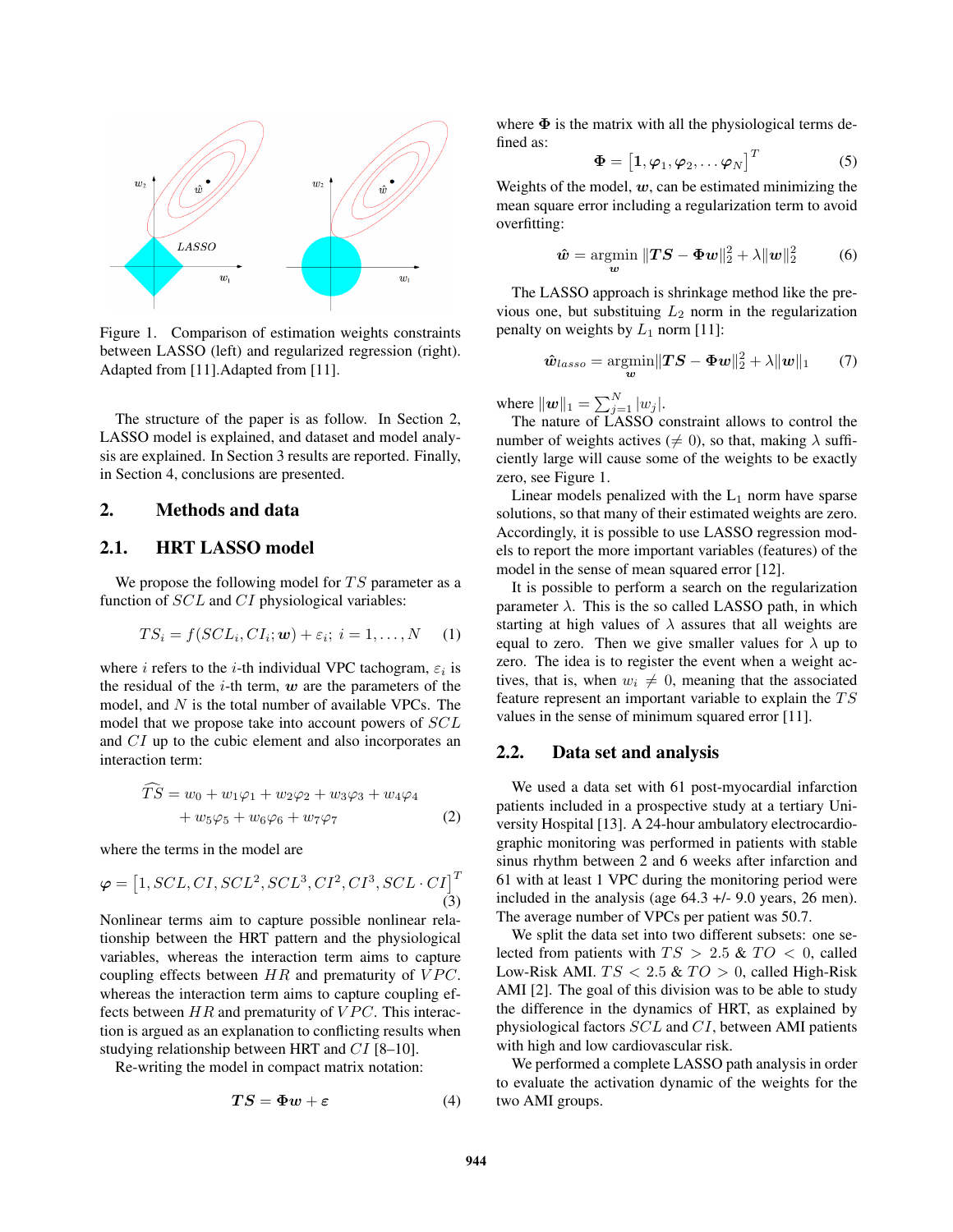

 $\mathit{TS}\!=\!f(\mathit{SCL},\mathit{CI})$  in AMI High-Risk



Figure 2. Scatter 3D plot of TS vs  $SCL$  and CI AMI low-risk patients (a) and AMI high-risk patiens (b).

### 3. Results

Figure 2 shows a 3D scatterplot of  $TS$  vs.  $SCL$  and  $CI$  for both low-risk (a) and high-risk (b) AMI patients. Every point corresponds to a  $TS$  parameter computed on individual VPC tachogram. Figure 3 shows LASSO paths from AMI high and low risk. Complete paths are shown in Figures 3(a), and 3(c), whereas Figures 3(b) and 3(d) shows LASSO path to observe with greater detail the activation of the three first weights.

Complete LASSO paths suggested a more complex dynamic in AMI low-risk patients, since weights showed a more dispersed pattern along the path, with several coefficients far from zero. Whereas LASSO path for AMI high-risk showed only three weights very different from zero. The remaining coefficients remain near zero along the complete path.

Analysis of the three activated weights allowed to compare the differences in the HRT dynamics between high and low risk. The first weight activated on low-risk was  $SCL$ , suggesting that the main factor affecting  $TS$  is the heart rate. The following two weights were associated with  $CI$ , and with negative values, in agreement with baroreflex hypothesis of HRT. Whereas on high-risk, the first weight activated was CI, but with positive value, meaning a completely different dynamic. The remaining weights to be activated were those corresponding to  $SCL$  and  $SCL<sup>3</sup>$ .

### 4. Conclusions

We proposed a LASSO model based on the assumption that  $TS$  HRT parameter is a function of the physiological variables SCL and CI, which are the explanatory variables along with their powers to the cubic with an interaction term. We fit this model using data from AMI patients split into two subgroups, one with low-risk and one with high-risk. The model allowed to study the dynamics of  $TS$  as a function of physiological variables.

Results from LASSO paths suggest that the influence of physiological variables on HRT is broken on AMI highrisk, leading to small  $TS$  values regardless the values of SCL and CI. Also, the features selected by LASSO model on AMI low-risk are in agreement with baroreflex hypothesis as source of the HRT, in which SCL is the most important variable, and CI has a negative correlation with  $TS$ , so that premature VPC implies higher  $TS$  values.

Further work should be directed to incorporate all the available information about physiological variables when assessing HRT on patients. Also, searching for broken dynamics may give some insight on cardiovascular risk stratification.

#### Acknowledgements

The author Óscar Barquero Pérez has the support of a FPU Grant (AP2009-1726) from the Ministerio de Educación, Spanish Government. Authors want to thanks professor Antonio García Marques for his suggestions and thoughtful comments on LASSO models.

### References

- [1] Schmidt G, Malik M, Barthel P, Schneider R, Ulm K, Rolnitzky L, Camm AJ, Bigger JT, Schömig A. Heart-rate turbulence after ventricular premature beats as a predictor of mortality after acute myocardial infarction. Lancet 1999; 353(9162):1390–1396.
- [2] Bauer A, Malik M, Schmidt G, Barthel P, Bonnemeier H, Cygankiewicz I, Guzik P, Lombardi F, Müller A, Oto A, Schneider R, Watanabe M, Wichterle D, Zareba W. Heart rate turbulence: standards of measurement, physio-